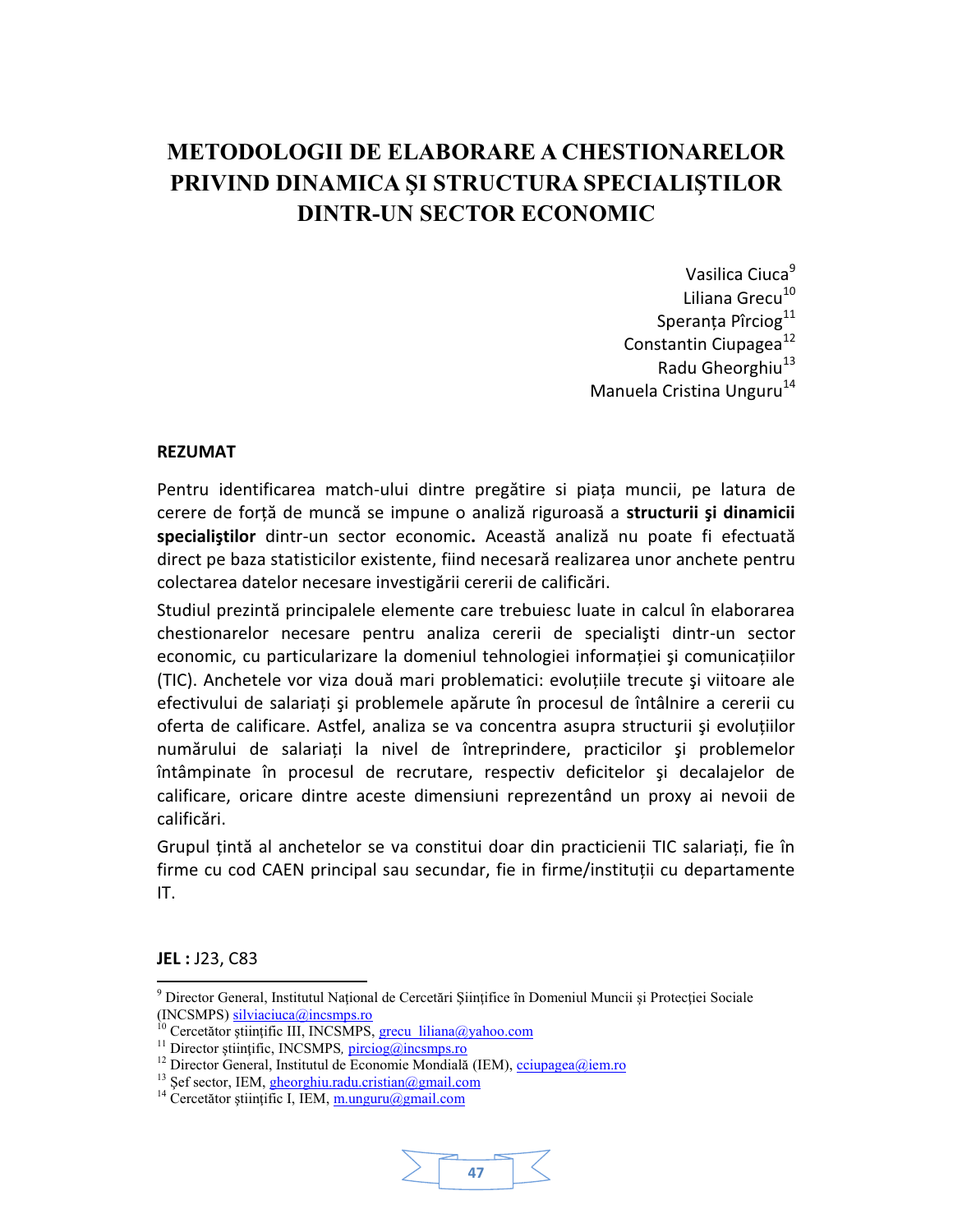# **Methodologies for designing of questionnaires on the dynamic and structure of specialists in an economic sector**

#### **ABSTRACT**

On the labour demand side, in order to identify the match between skills and labour market demand, it is required a thorough analysis of **structure and dynamic** of specialists in an economic sector. The data necessary for this kind of analysis could not be found in the current statistical databases. Accordingly, it is necessary to carry out surveys for exploring the demand for skills.

This study presents the main elements to be taken into account in designing of questionnaires necessary for analysing the demand of specialists in an economic sector, in particular for the domain of information and communication technologies (ICT). The surveys will focus on two main issues: past and future evolution of number of workers and problems in matching demand with qualifications supply. Thus, the analysis should concentrate on structure and evolution of number of workers at entreprise-level; practices and problems met in recruitment process, namely qualifications deficits and gaps  $-$  any of these dimensions being a proxy of qualifications need.

The survey target-group will be limited to ICT practitioner workers, both in firms with main or secondary NACE code and in firms/institutions with IT department.

**JEL :** J23, C83

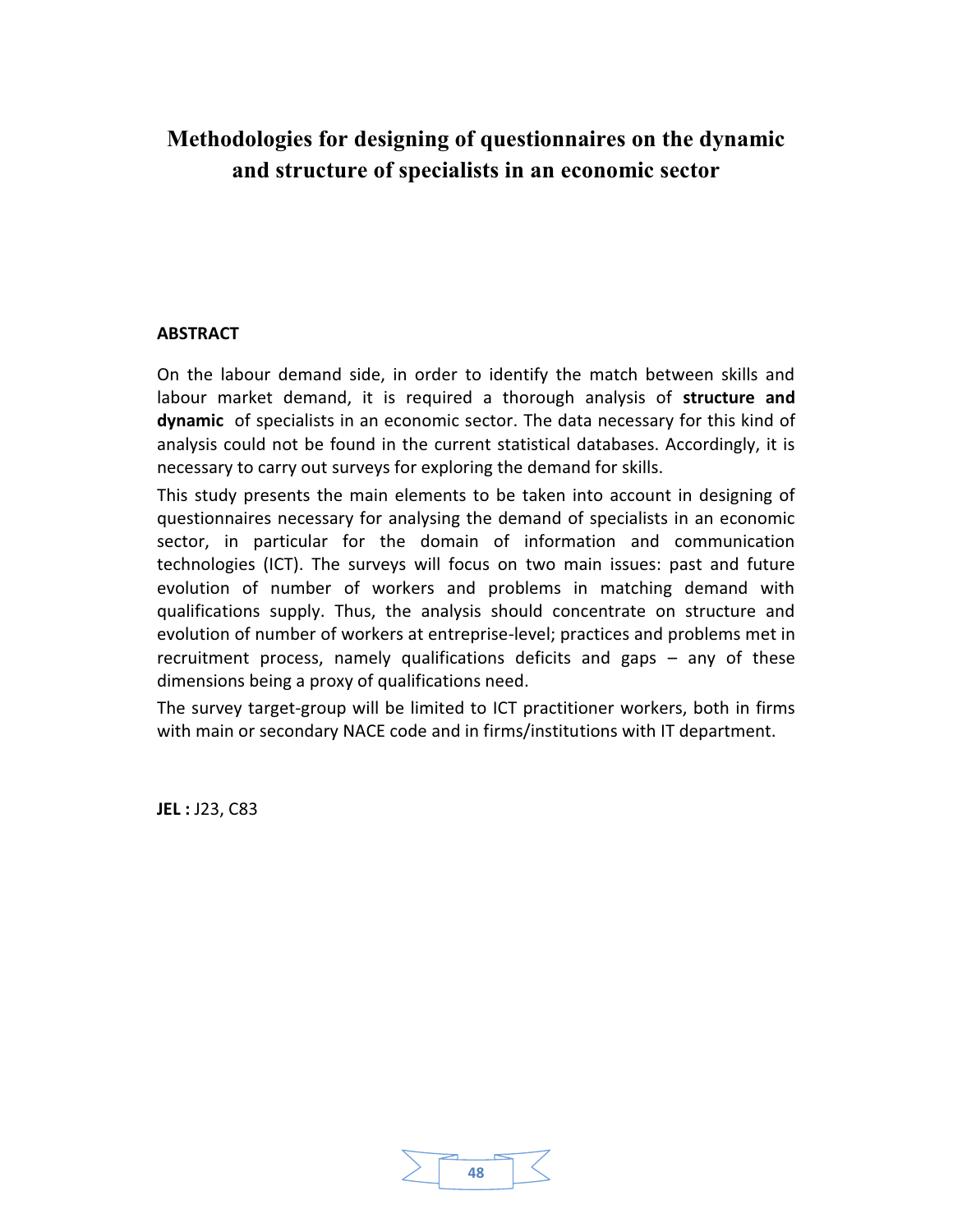# **1. INTRODUCERE**

Articolul de fată a fost elaborat în cadrul unui proiect din Planul National de Cercetare Dezvoltare Inovare II<sup>15</sup> care are ca obiectiv principal determinarea gradului de corelare între cererea și oferta de personal specializat în Tehnologia Informatiei și Comunicatiilor (TIC) și realizarea unui model prospectiv pe cele două laturi, în vederea fundamentării de măsuri de politici socio-economice, care să conducă la diminuarea decalajelor între cererea și oferta de specialiști TIC.

Prin acest studiu se urmărește estimarea evoluțiilor pe termen scurt ale cererii de calificări, precum și identificarea zonelor și motivelor pentru care oferta de calificări nu corespunde cererii. Obiectivul cercetării este formularea metodologiilor de elaborare a chestionarelor privind dinamica și structura specialistilor dintr-un sector economic.

# **2. TERMENI SI CONCEPTE**

-

Termenul de "calificare" este folosit ca un meta-concept căruia i se pot circumscrie concepte precum competențe, cunoștințe și nivel de educație. Calificarea, așa cum va fi ea înțeleasă în acest demers metodologic, include toată cunoasterea și experienta profesională necesare pentru a îndeplini la parametri optimi o anumită sarcină sau activitate (CEDEFOP).

"Dificultățile de recrutare" subsumează toate problemele experimentate de angajatori în procesul de recrutare a resurselor de muncă, fără a specifica motivul. Dificultățile pe care le au firmele în recrutarea personalului calificat pot constitui un proxy al deficitului de calificări, dar pot în egală măsură să se datoreze practicilor de recrutare inadecvate, condițiilor de muncă ale firmei neatractive în raport cu alți agenți de pe piață, infrastructurii deficitare din proximitatea întreprinderilor, etc. Totuși, dificultățile de

<sup>&</sup>lt;sup>15</sup> Corelarea ofertei educaționale cu cerințele pieței muncii în domeniul TIC în România: *Orizont 2015,* proiect PNCDI II tip Parteneriate nr 91-024/2007

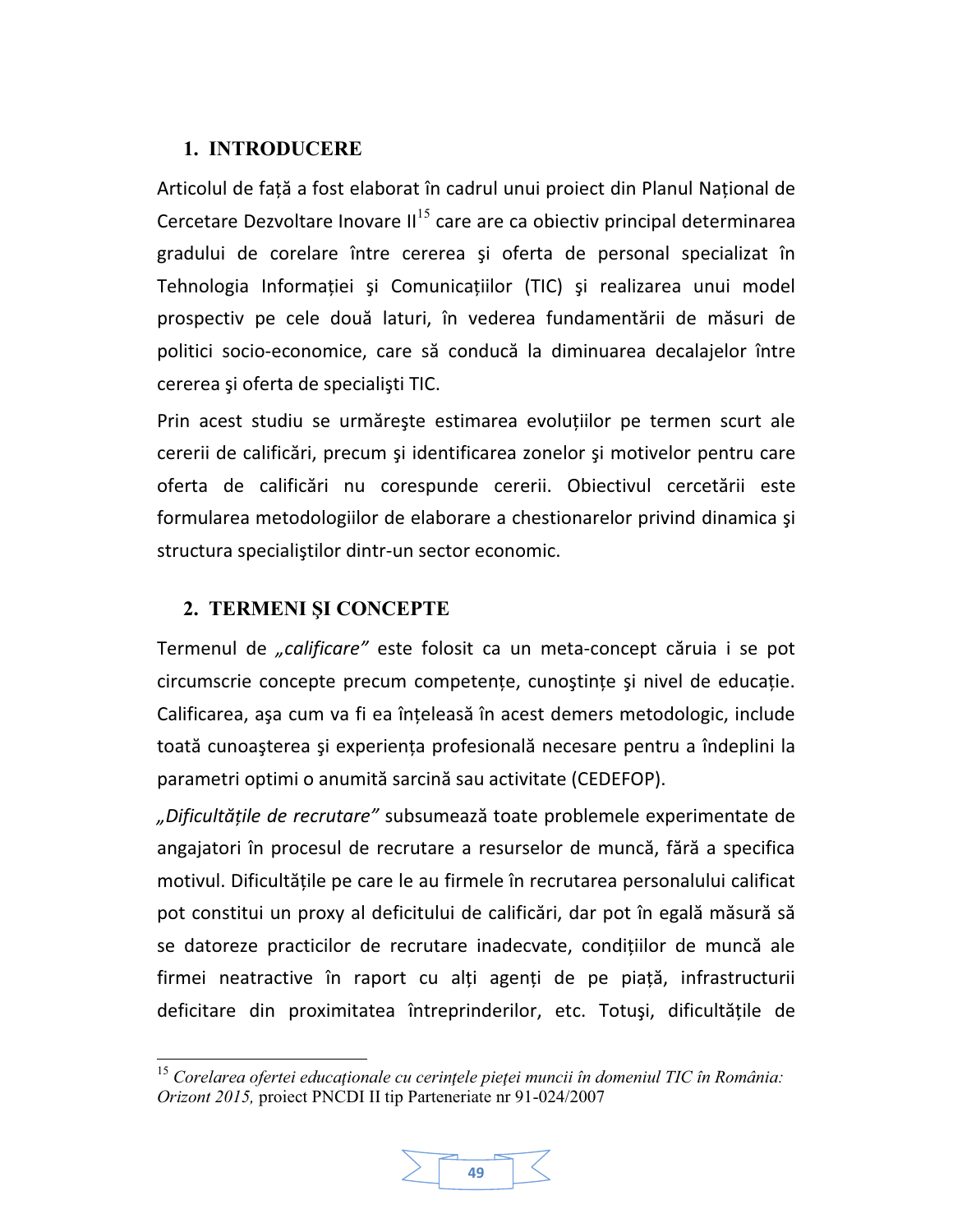recrutare sunt analizate în acest raport, în principal, pentru a oferi in-sighturi cu privire la deficitului de forță de muncă și de calificări. De exemplu pe piața muncii la un moment dat fie nu există sau sunt insuficienți absolvenții cu o anumită calificare, fie cei care au calificarea respectivă nu au un anumit set de cunoștințe și competențe necesare practicării respectivei calificări la un anumit loc de muncă. Evident ambele situații sunt importante atunci când vorbim de cererea de forță de muncă. În prima situație sistemul de învățământ va ști că trebuie să planifice un număr mai ridicat de locuri pentru o anumită calificare/profesie, în cea de a doua situație va ști ce cunoștințe și competențe trebuie să aibă un absolvent al respectivei calificări/profesii.

"Deficit de calificări" desemnează lipsa indivizilor cu calificări adecvate, disponibili pe/în piața de muncă/bazinul de resurse de muncă aflat în proximitatea angajatorilor. Cu alte cuvinte, angajatorii pot întâmpina dificultăți de recrutare datorită lipsei de indivizi cu tipul și nivelul de calificări necesare. Acest fapt poate fi rezultatul lipsei efective a forței de muncă la nivel local sau național, dar și a lipsei indivizilor cu calificare adecvată printre noii intrati pe piata muncii sau printre lucrătorii cu experientă de muncă. Astfel, termenul de "deficit de calificări" desemnează atât deficitul cantitativ, cât și pe cel calitativ (CEDEFOP). "Deficitul de forță de muncă" se referă la situația în care o economie se confruntă cu deficit de resurse de muncă la nivel național, sectorial și ocupațional.

Pentru a utiliza locurile de muncă vacante ca și indicator proxy al deficitului de calificări existent pe piata de muncă, vom urmări să analizăm tipul locurilor de muncă vacante. Nu toate locurile de muncă vacante indică un deficit. Pot exista locuri de muncă vacantate recent și care se pot ocupa fără dificultăți între-o perioadă scurtă de timp, așa cum pot exista și locuri de muncă vacante de o perioadă mai lungă și a căror ocupare ridică dificultăți mari în procesul de recrutare. Astfel, vom utiliza ca proxy pentru deficitul de calificări: "locurile de muncă vacante și greu de ocupat" (en. "hard-to-fill

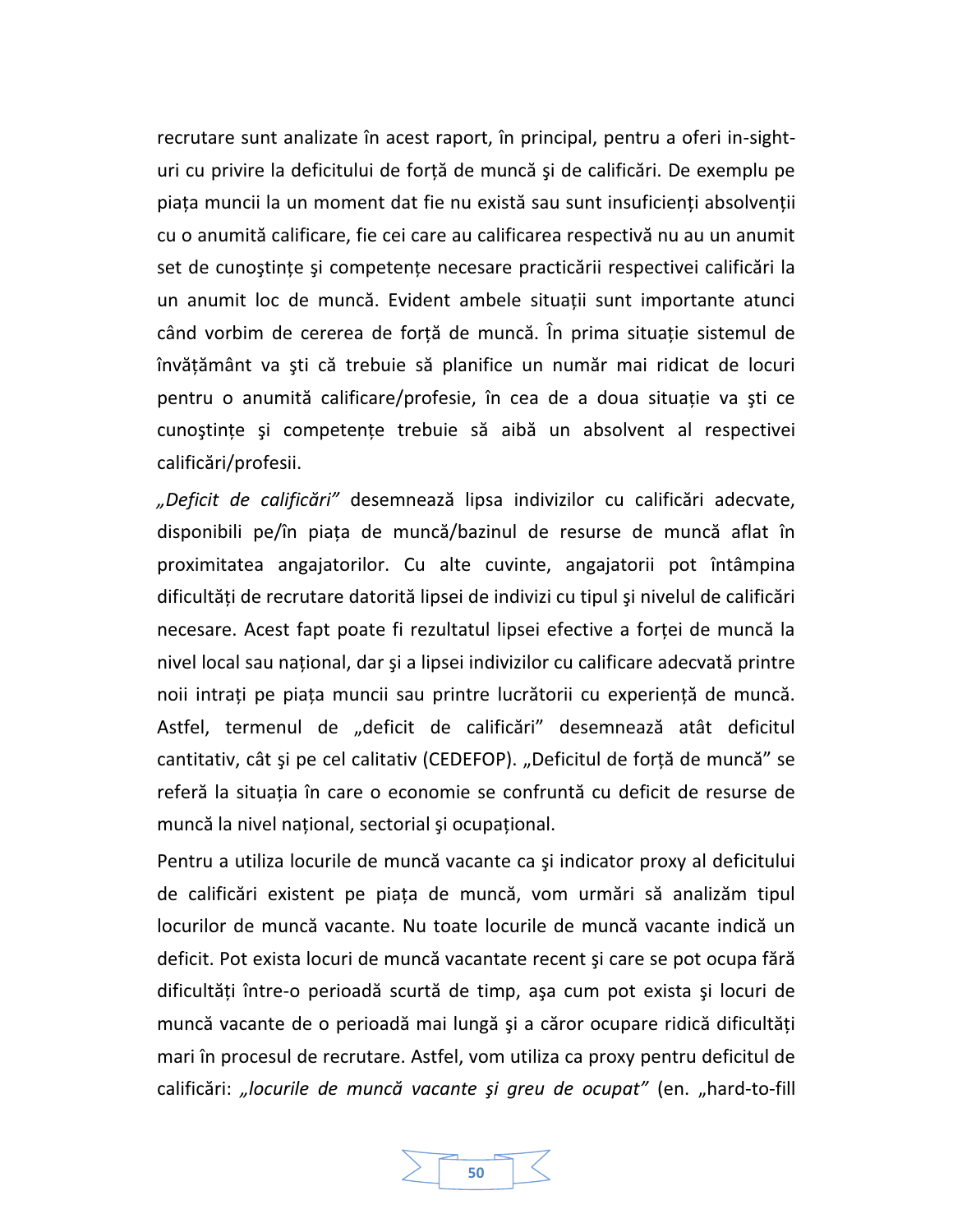vacancies"). Acestea sunt acele locuri de muncă vacante care sunt descrise de angajatori ca ridicând în mod frecvent probleme în recrutarea de personal adecvat calificat. În mod evident, motivele existenței unor astfel de locuri de muncă includ aspecte legate de un deficit de calificări existent pe piață sau, pur și simplu, de precaritatea salariilor și/sau a condițiilor de muncă oferite de un anumit angajator în raport cu piata locală/natională, locurile de muncă respective fiind practic neatractive. În condițiile unui deficit de calificări, decizia politică rațională este fără doar și poate aceea de forma (prin programe de formare inițiale și/sau continue) indivizi capabili să suplinească deficitul existent. Totuși formarea "în exces" a resurselor de muncă pentru anumite ocupații practic neatractive, nu va face de fapt decât să conducă la accentuarea unor fenomene precum fluctuațiile de personal și ocuparea inadecvată.

"Decalajul de calificări" reprezintă neconcordanța calitativă între oferta de forță de muncă și cerințele pieței muncii. În mod obișnuit, decalajul de calificări caracterizează stocul de forță de muncă existent în interiorul întreprinderilor. Admitem că există un decalaj de calificări atunci când angajatorii consideră că salariații lor nu posedă stocul de calificare necesar atingerii obiectivelor economice ale întreprinderii lor sau când noii intrați pe piața muncii care sunt calificați pentru o anumită ocupație nu au competențele adiționale necesare acesteia. Așa cum mulți analiști ai pieței muncii subliniază, deficitul de calificări reprezintă un deficit extern întreprinderilor, în vreme ce decalajul de calificări are un caracter intern.

Având în vedere că nu există un consens în privința înțelesului unora dintre termenii menționați anterior, aducem aceste clarificări conceptuale ce reprezintă, de fapt, cadrul de analiză de la care pornim.

#### **3. SURSE DE DATE**

În România sursele de date privind structura ocupării pe tipuri de ocupații sunt disponibile exhaustiv numai la nivelul Recensămintelor (nivel de

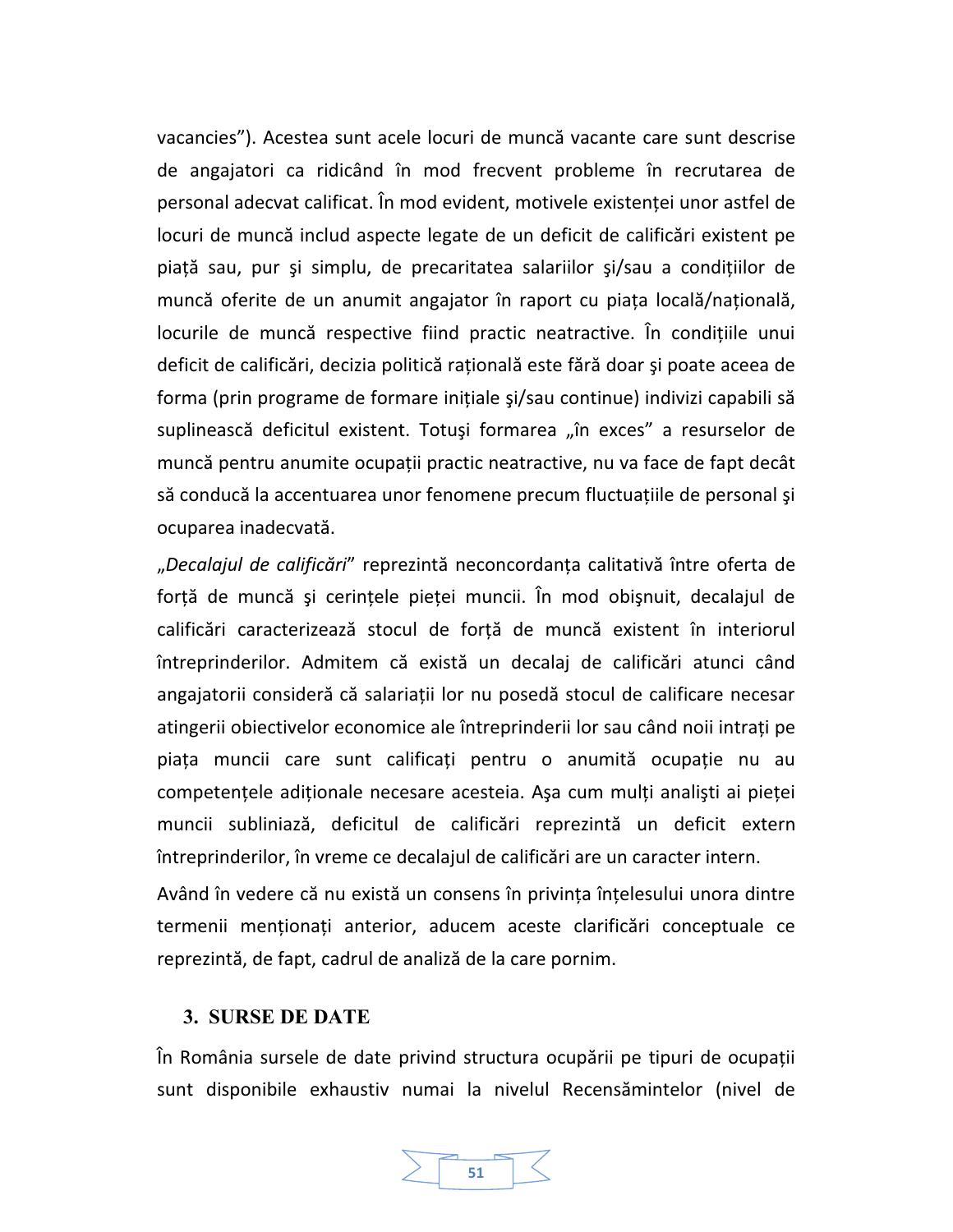ocupație șase cifre). Dar cum perioadele de realizare a recensămintelor sunt decalate, aceste informații, deși exhaustive, nu pot fi utilizate pentru a evalua situația pe termen scurt pot numai să surprindă mutațiile intervenite în structura ocupării la nivel ocupațional pentru tendințele de termen lung.

Ancheta asupra forței de muncă în gospodării (AMIGO) este corespondentul național al anchetei LFS de la nivel UE și o sursă de date importantă pentru perioadele intercenzitare. Din păcate, deși ancheta realizează înregistrarea populației statistice investigate după ocupație având în vedere funcția sau meseria persoanei active efectiv exercitată, prin ocupație înțelegându-se efectiv activitatea utilă, aducătoare de venit (în bani sau în natură) pe care o desfășoară o persoană, în general într-o unitate economico-socială, datele finale sunt furnizate numai pentru grupele ocupationale majore (la nivel de primul digit).

Din cele expuse mai sus rezultă că analiza cererii detaliate a fortei de muncă în sectorul TIC nu poate fi efectuată direct pe baza statisticilor existente. De aceea, este necesară realizarea unor anchete prin care să se investigheze cererea de calificări pentru practicienii TIC.

## **4. METODOLOGII**

Pentru a compensa lipsa unor statistici detaliate în domeniu, o alternativă convenabilă ar fi realizarea unor anchete prin care să poată fi investigată cererea de calificări pentru practicienii TIC prin evaluarea deficitelor și decalajelor de calificări.

**Grupul tintă** va fi format din practicienii TIC. Practicienii TIC sunt considerati a fi persoanele care activează în cercetare, dezvoltare, proiectare, producere, consiliere, vânzare, instalare, administrare, oferirea de service pentru sistemele TIC. Aceștia își pot desfășura activitatea fie ca:

• salariați în firme care au ca obiect de activitate, principal sau secundar, producerea şi/sau furnizarea de produse şi/sau servicii TIC

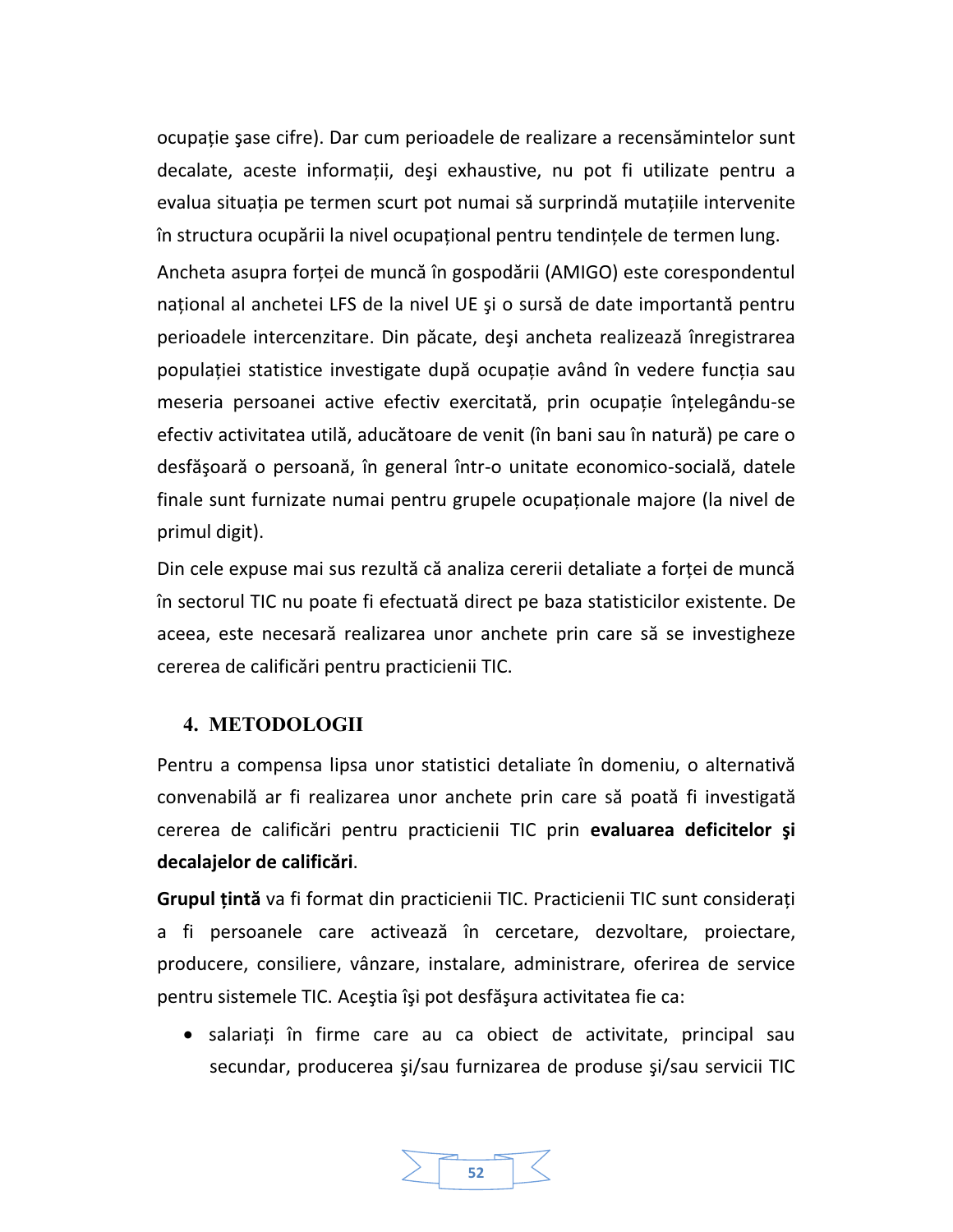(firme care au cod CAEN principal sau secundar specific sectoarelor economice TIC);

- salariați în firme/instituții care au departamente IT;
- lucrători pe cont propriu.

Grupul tintă se poate limita și doar la practicienii TIC salariați, fie în firme cu cod CAEN principal sau secundar, fie in firme/instituții cu departamente IT.

# 4.1. Metodă și instrument de cercetare

Ca metodă de colectare a datelor, cea mai adecvată pentru scopul propus ar fi ancheta pe bază de chestionar aplicat față în față. După construirea esantionului pe baza informațiilor statistice disponibile, vor putea fi realizate două anchete sociologice, astfel:

- anchetă în firmele care au cod CAEN principal și/sau secundar specific sectoarelor economice subsumate TIC
- · anchetă în firmele care au departament IT.

Chestionarele se vor aplica managerilor, responsabililor cu recrutarea resursei umane sau directorilor tehnici/managerilor de programe, etc.

#### $4.2.$ Metodologia pentru anchetă în firmele/instituțiile **CU** departament IT

## - Probleme identificate

Deoarece nu există informații cu privire la numărul și caracteristicile firmelor cu departament IT, se pot utiliza diferiți proxy pentru a le identifica. Propunem utilizarea clasei de mărime "firmă mare" (peste 250 de salariați) ca proxy pentru firme/organizații cu departament IT. Există totuși firme mari, care sub-contractează activitățile TIC, astfel încât pentru acestea se va încerca obținerea de informații cu privire la tipul activităților subcontractate și posibile intenții de a-și dezvolta propriile departamente.

O altă problemă identificată ar fi aceea că deși administrația publică este un angajator important al practicienilor TIC, mai ales la nivel local, pentru

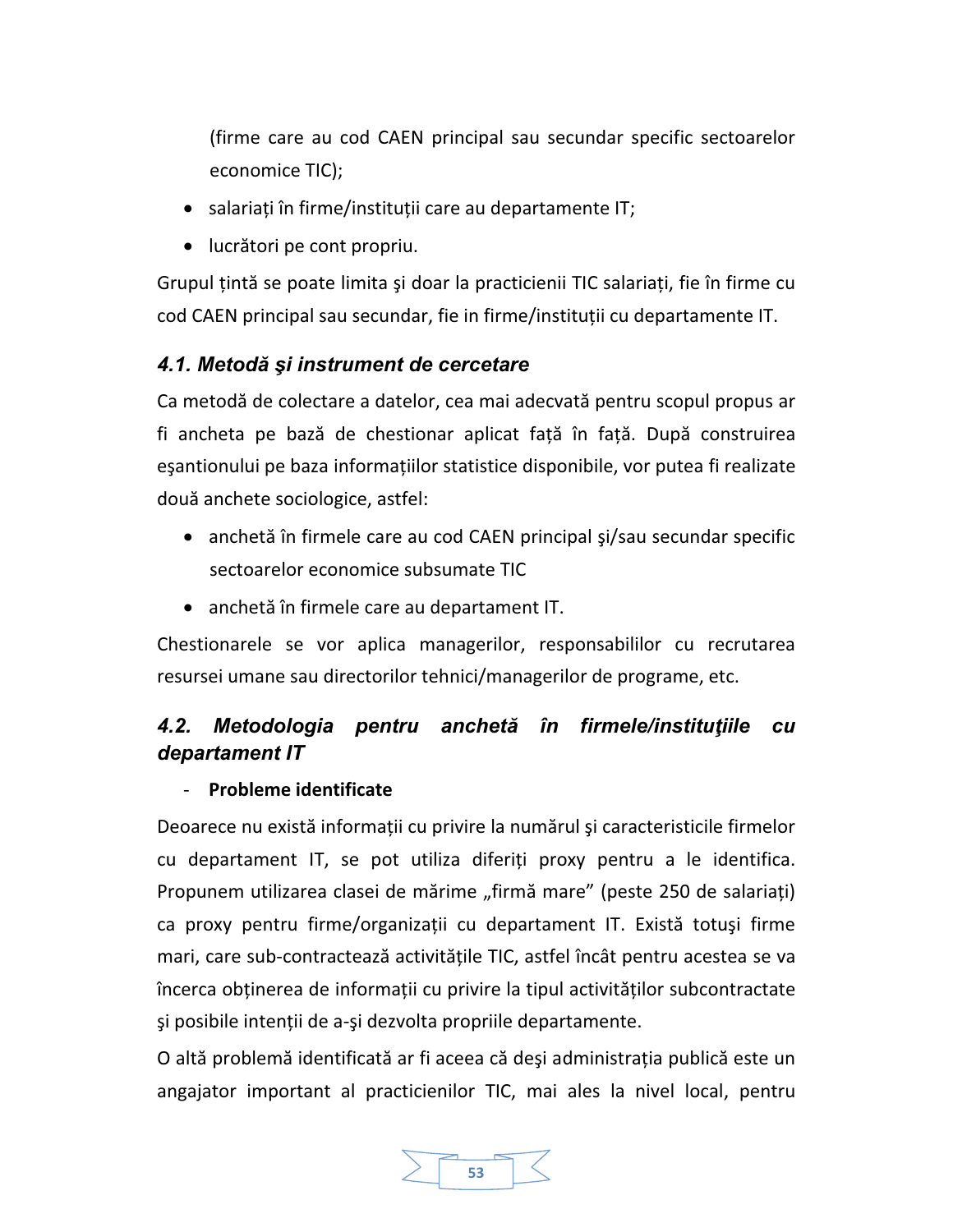unitățile Administrației locale și centrale nu există publicate informații statistice cu privire la numărul și structura acestora. Este posibil ca aceste date să fie disponibile însă în cadrul Institutului Național de Statistică.

# - Esantionare

Universul de esantionare îl va constitui ansamblul firmelor mari care au alt cod CAFN decât TIC.

Tipul eșantionului va fi aleatoriu stratificat după cod CAEN și regiune.

Extracția se va realiza aleatoriu fără înlocuire pe fiecare strat.

## Instrument de cercetare

Ca instrument de cercetare propunem chestionarul structurat, avându-se în vedere cel puțin următoarele dimensiuni:

- ← Date demo-economice ale firmelor/institutiilor
- $\checkmark$  Structura de personal a firmei
- √ Locuri de muncă vacante
- ← Dificultăți de recrutare
- $\checkmark$  Decalaj de calificare
- ✓ Locuri de muncă nou create
- $\checkmark$  Activitățile departamentului IT
- ✓ Tendințe de viitor/Strategie pe termen mediu și lung

# 4.3. Metodologia pentru anchetă în firmele care au cod CAEN principal si/sau secundar specific sectoarelor economice subsumate TIC

- Identificarea codurilor CAEN specifice sectoarelor economice subsumate TIC

În tabelul de mai jos sunt prezentate ramurile industriale care fac parte din sectorul TIC, precum și codurile CAEN ale acestora.

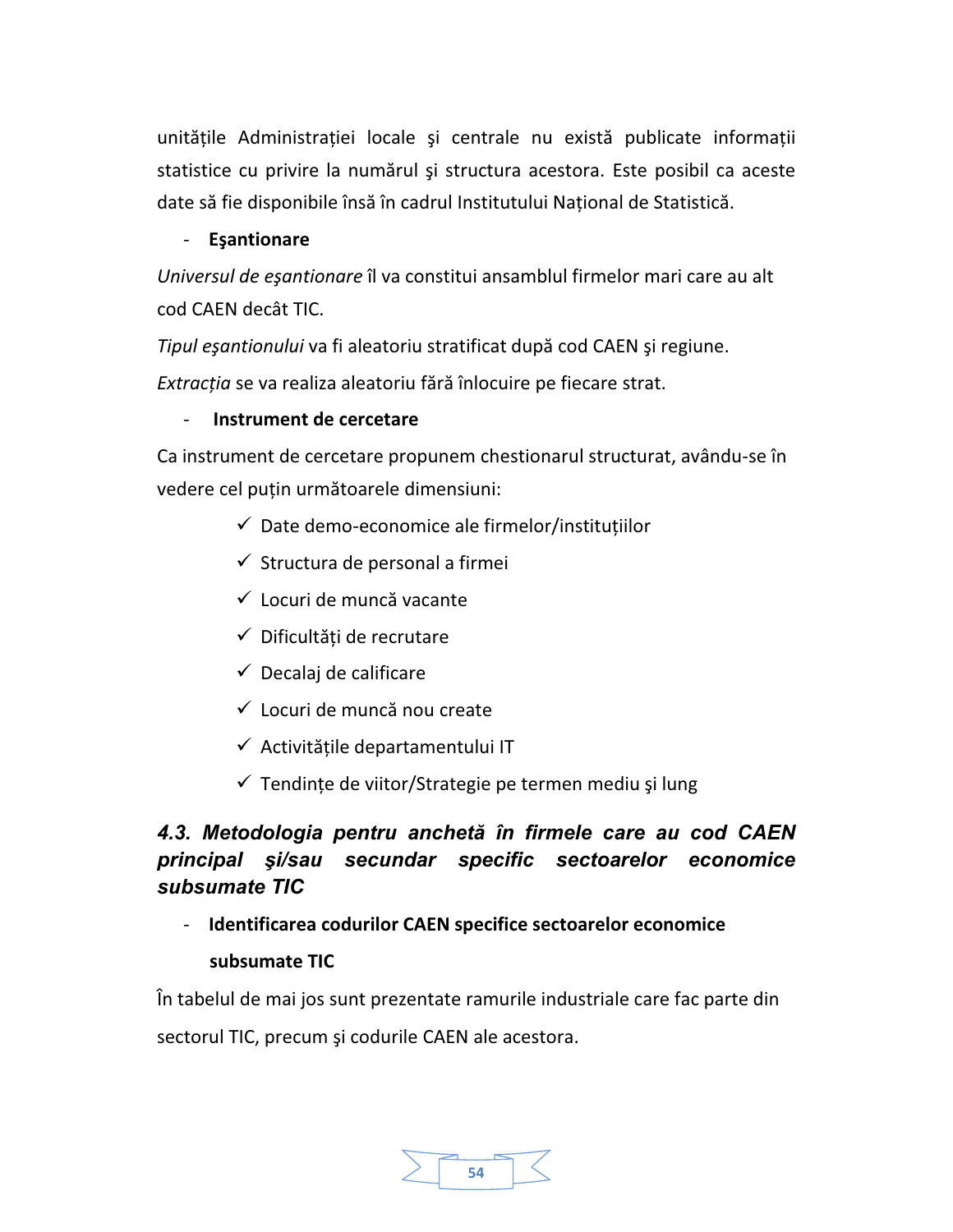| Sectorul economic                         | Sub-economică                                                                                                   | Cod<br><b>CAEN</b> |
|-------------------------------------------|-----------------------------------------------------------------------------------------------------------------|--------------------|
| Industria prelucrătoare                   | Industria de mijloace ale tehnicii de calcul<br>și birou                                                        | 30                 |
|                                           | Industria de mașini și aparate electrice                                                                        | 31                 |
|                                           | Industria de echipamente pentru radio,<br>televiziune și comunicații                                            | 32                 |
| Comert                                    | Comerț cu ridicata al aparatelor electrice și<br>de uz gospodăresc, al aparatelor de radio și<br>televizoarelor | 5143               |
|                                           | Comerț cu ridicata al calculatoarelor,<br>echipamentelor periferice și software-ului                            | 5184               |
| Transport depozitare și<br>comunicații    | Telecomunicații                                                                                                 | 642                |
| Tranzacții imobiliare și alte<br>servicii | Informatică și activități conexe                                                                                | 72                 |

#### - **Esantionare**

Pentru eşantionare, se vor extrage din REGIS firmele care au codurile CAEN, fie principal, fie secundar (1 sau 2). În funcție de volumul populației de firme:

- $\checkmark$  fie se investighează exhaustiv firmele;
- $\checkmark$  fie se realizează un eșantion aleatoriu (unistadial sau bistadial) stratificat după sector și clasă de mărime: În funcție de datele obținute de la INS, și în funcție de caracteristicile și structura populației de firme, se poate proceda la ponderarea cu cifra de afaceri a firmelor.

#### - **Instrument de cercetare**

Propunem realizarea unui chestionar structurat, avându-se în vedere cel puțin următoarele dimensiuni:

 $\checkmark$  Date demo-economice ale firmelor

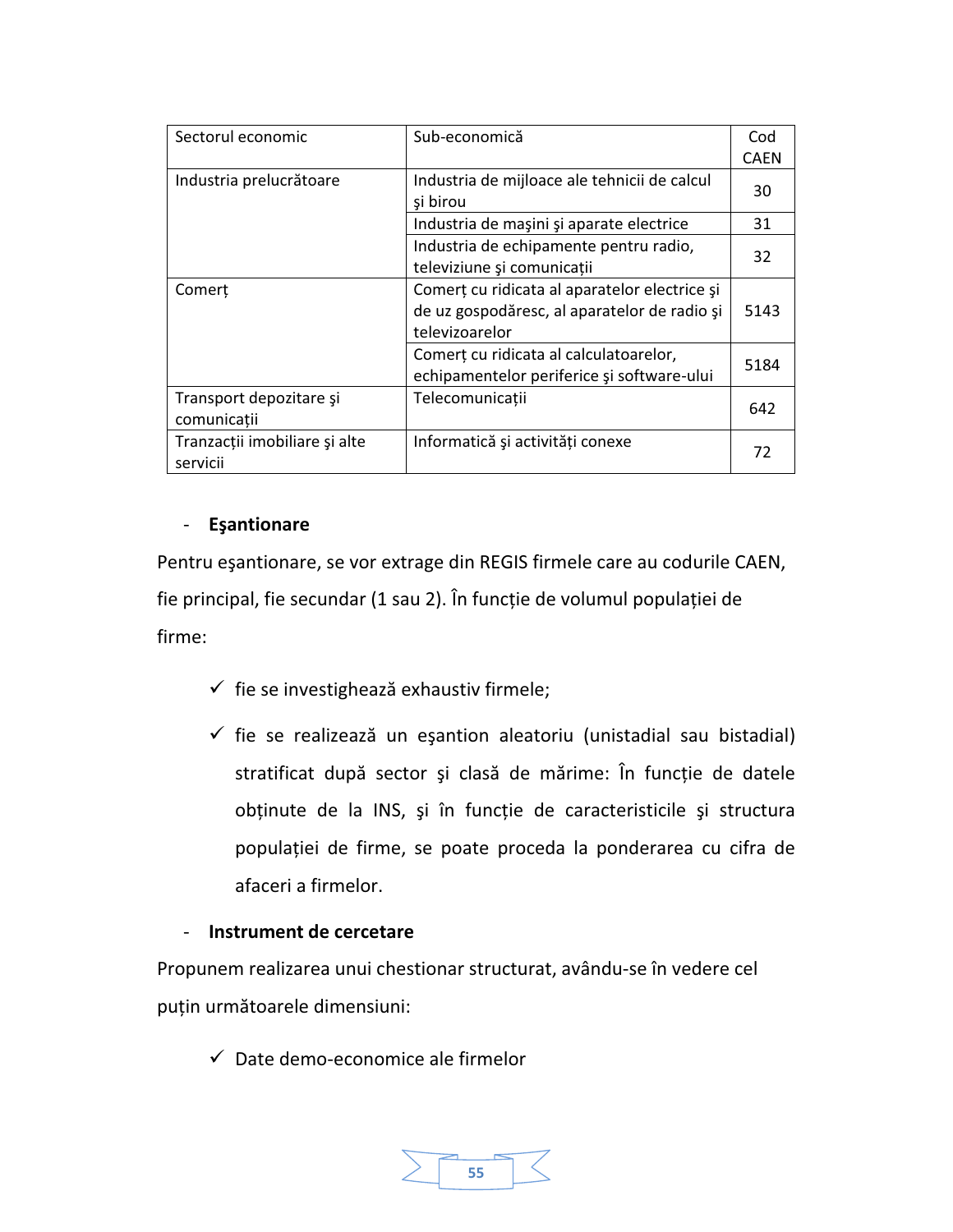- $\checkmark$  Structura de personal a firmei
- $\checkmark$  Locuri de muncă vacante pentru ocupații/meserii TIC
- √ Dificultăți de recrutare
- $\checkmark$  Decalaj de calificare
- √ Locuri de muncă nou create
- $\checkmark$  Cercetare-dezvoltare-inovare
- ◆ Participarea la cursuri de formare profesională
- $\checkmark$  Anticiparea/estimarea efectelor crizei asupra dinamicii firmei
- √ Tendințe de viitor/Strategie pe termen mediu și lung

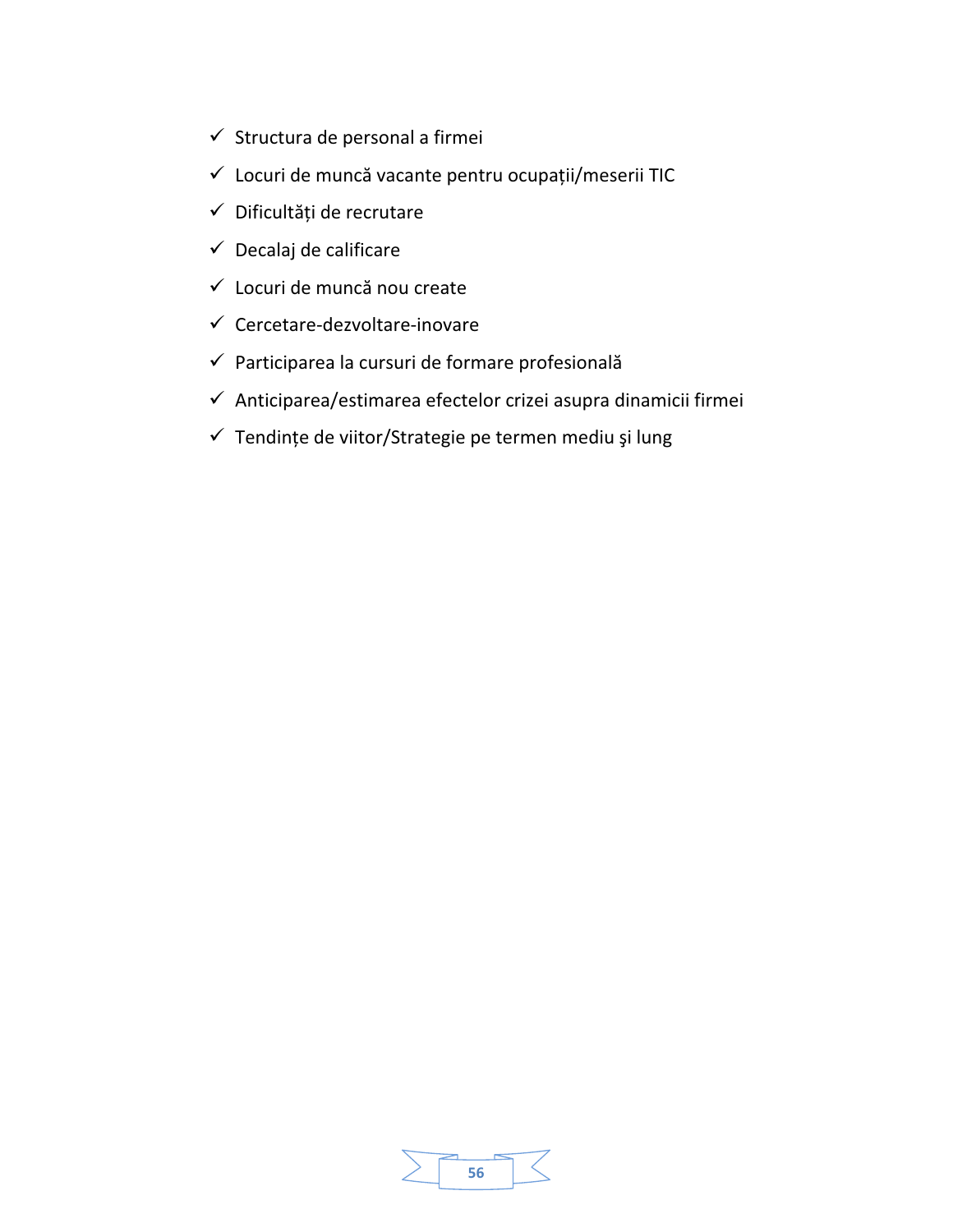# **Bibliografie**

Creswell, John W. (2003), *Research Design: Qualitative, Quantitative and MixedMethods Approaches*, 2nd ed., Sage Publications, London

Stephens S., O'Donnell D., McCusker P. (2007), Computing Careers and Irish Higher Education: A Labour Market Anomaly, Paper prepared for *Industry & Higher Education*, 21(2),

Zheng C., Hu Mei-Chih (2007), *Challenge to ICT manpower planning under the economic restructuring: Empirical evidence from MNCs in Singapore and Taiwan*, Technological Forecasting & Social Change, doi:10.1016/j.techfore.2007.05.002

Pagini WEB:

http://www.europa.eu.int/ploteus/portal/home.jsp

http://www.4icu.org/Europe/

http://www.forti.cpi.ro/membriifondatori.html

www.ecdl.org.ro

http://cisco.credis.ro/

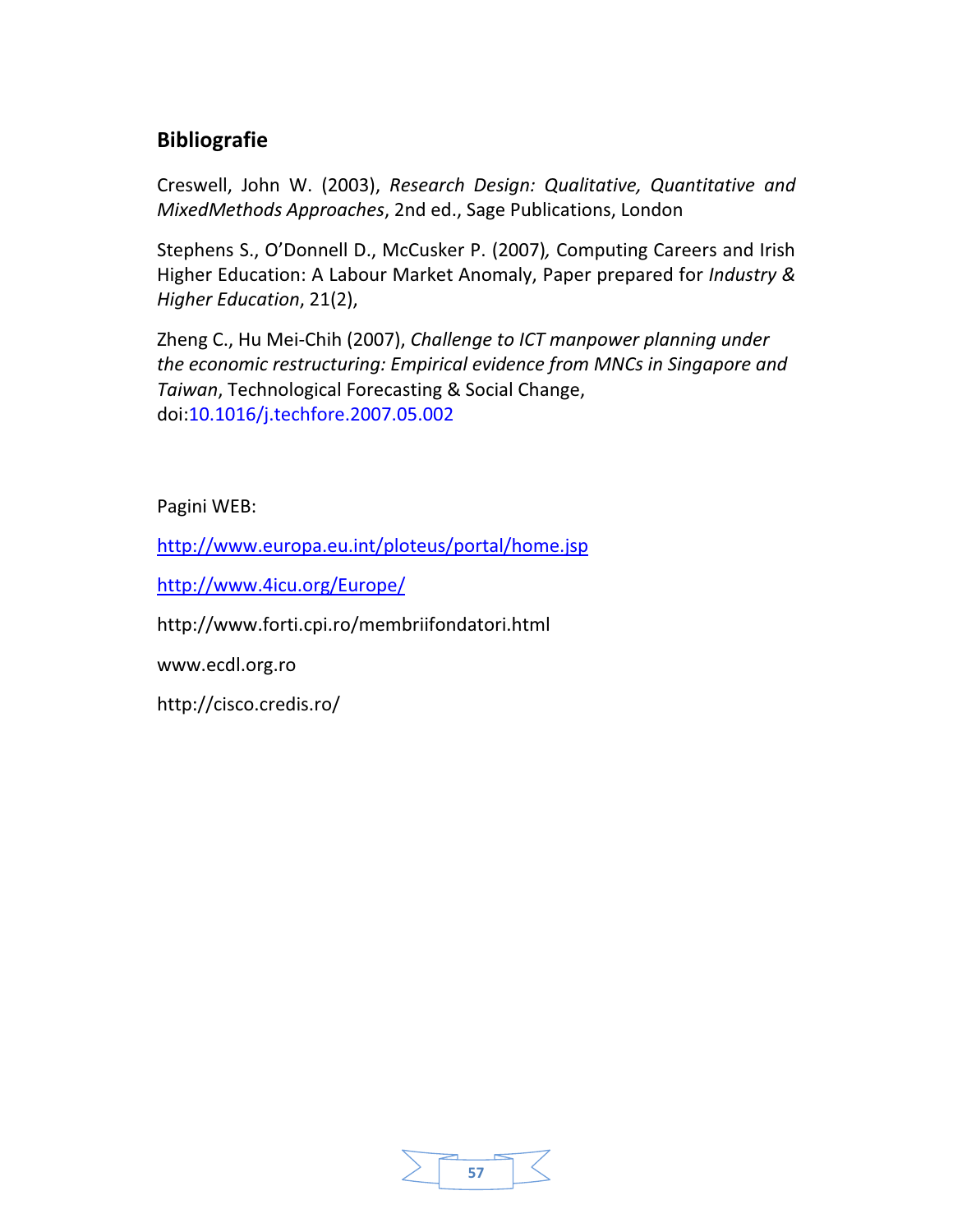# 5. ANEXE

# Anexa 1 : Dimensiunile chestionarului pentru firmele care au cod CAEN principal și/sau secundar specific sectoarelor economice subsumate TIC

Chestionarul structurat va avea în vedere cel putin următoarele dimensiuni:

# Date demo-economice ale firmelor :

- vârsta firmei
- clasă de mărime
- forma de proprietate
- tipul capitalului
- apartenența la grupuri/trusturi naționale și/sau internaționale
- integrarea în lanturile comerciale de furnizori-beneficiari
- accesul pe piețele de desfacere ale produselor
- performanțe economice (cifră de afaceri, profit, etc.)
- comportament de investire prezent și intenții pe termen scurt
- sub-contractarea către terți a activităților cu specific TIC

# Structura de personal a firmei

- evoluția efectivului de personal
- · evoluția efectivului de salariați cu ocupații/meserii TIC
- fluctuația personalului cu ocupații/meserii TIC
- structura pe vârste a personalului cu ocupații/meserii TIC
- structura pe nivele de educație a personalului cu ocupații meserii TIC
- · tipul de contract al personalului cu ocupații/meserii TIC

# Locuri de muncă vacante pentru ocupații/meserii TIC

- structura pe ocupatii a locurilor de muncă vacante
- · durata medie a locurilor de munçã vacante
- structura pe nivele de educație a locurilor de muncă vacante
- structura pe tip de contract a locurilor de muncă vacante

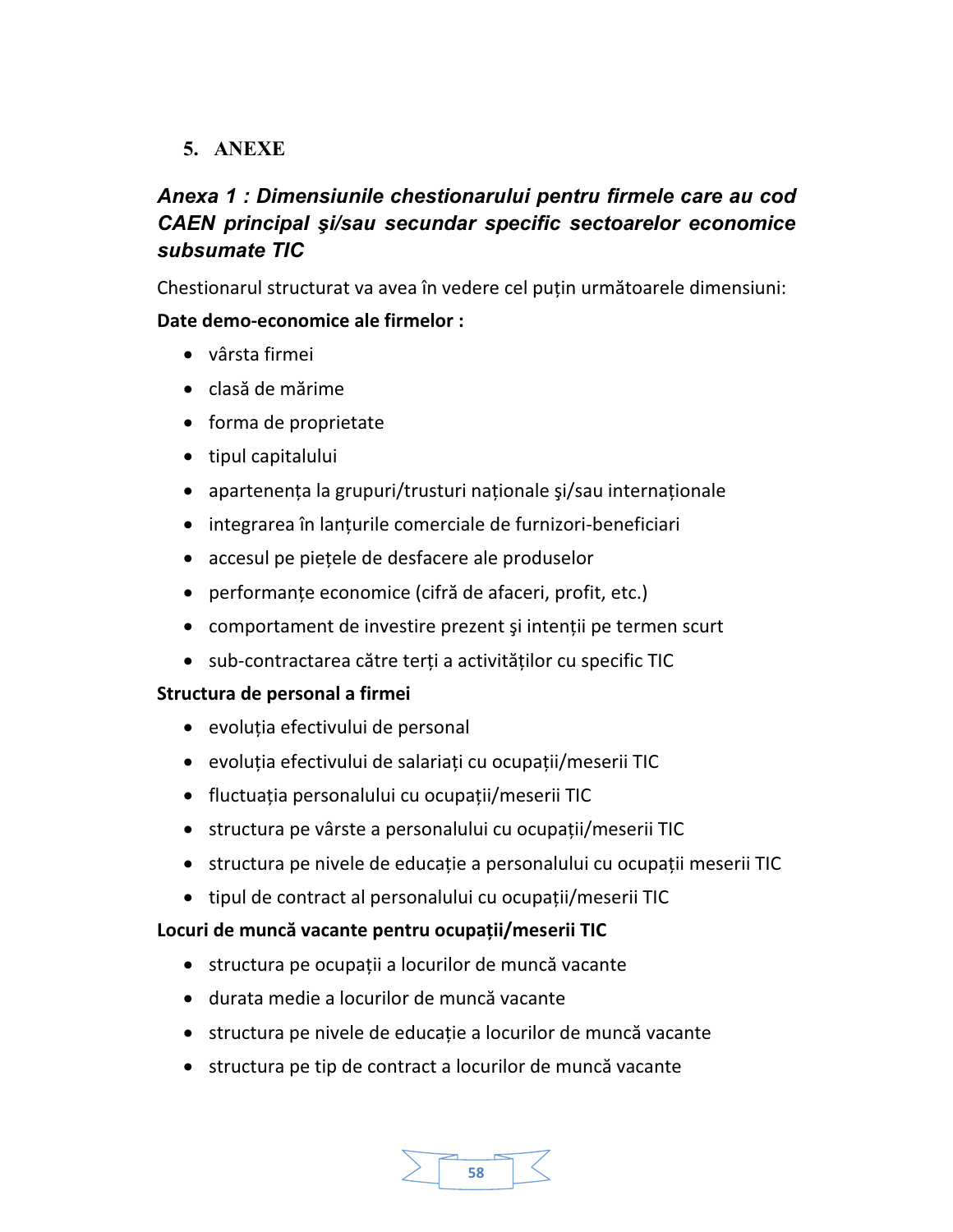# Dificultăți de recrutare

- strategii de recrutare utilizate pentru locurile de muncă vacante
- structura pe ocupații a locurilor de muncă greu de ocupat
- cauze percepute de angajatori cu privire la dificultățile întâmpinate în recrutarea personalului
- cunostințe și competențe necesare pentru ocuparea locurilor de muncă vacante

## Decalaj de calificare

- satisfacția angajatorilor cu privire la performanțele salariaților cu ocupații/meserii TIC
- · dificultăți în recrutarea tinerilor absolvenți pentru ocupații/meserii TIC
- satisfacția angajatorilor cu privire la performanțele profesionale ale tinerilor absolvenți angajați
- cunoștințe și competențe necesar a se dezvolta la tinerii absolvenți

## Locuri de munçã nou create

- evolutia locurilor de muncă nou create la nivelul firmei
- evoluția locurilor de muncă nou create pentru ocupații/meserii TIC
- structura pe ocupații a locurilor de muncă nou create pentru ocupatii/meserii TIC
- statutul locurilor de muncă nou create: pentru ocupații existente în firmă sau pentru ocupații noi pentru firmă
- statutul locurilor de muncă nou create: ocupate la momentul realizării investigației sau încă vacante

## Cercetare-dezvoltare-inovare

- · existența unui departament de cercetare-dezvoltare în domeniul TIC în cadrul firmei
- · efectivul de personal cu ocupații/meserii TIC care activează în departamentul de CD
- structura pe nivele de educație a celor cu ocupații/meserii TIC din departamentul CD

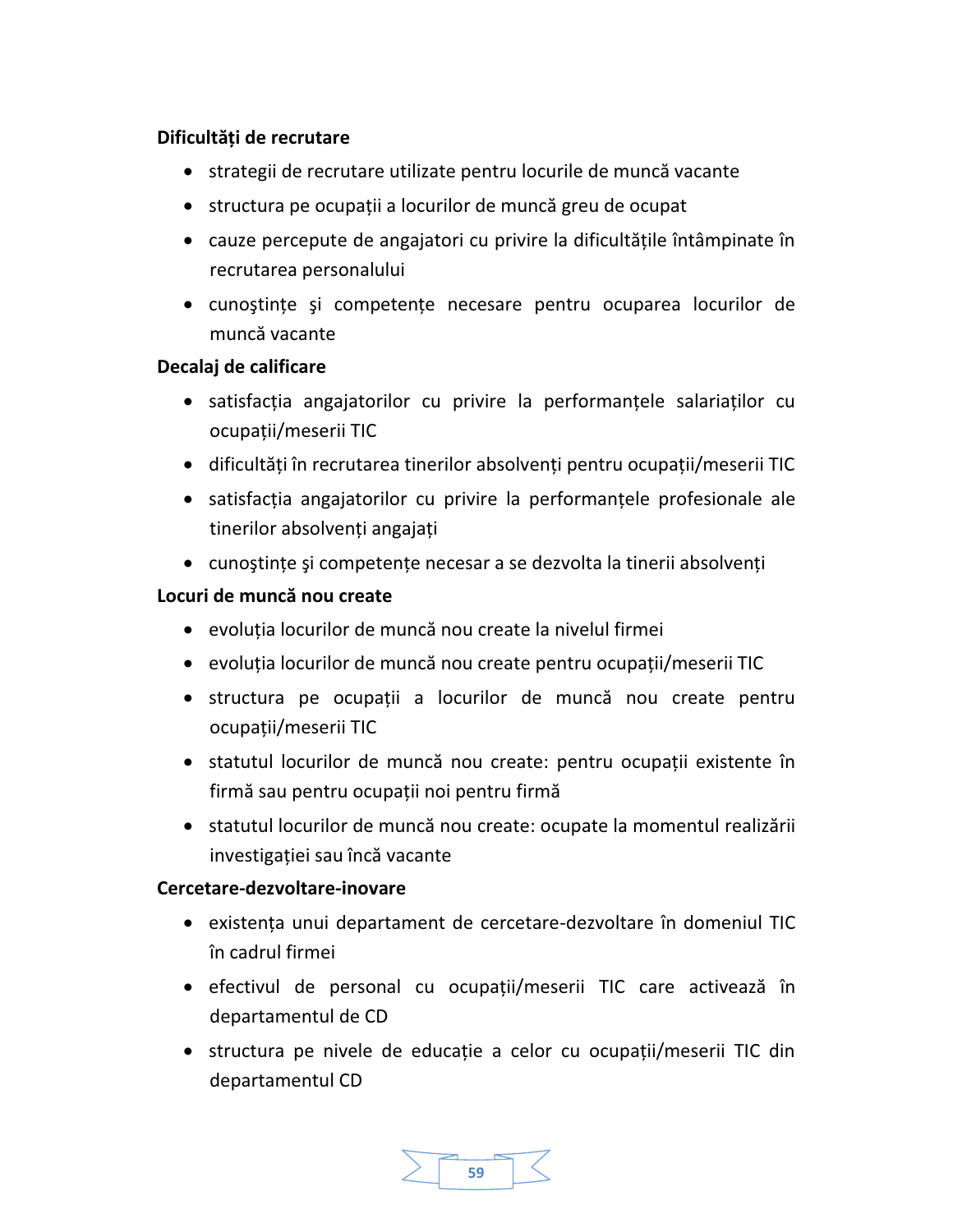- · participarea la cursuri de specializare/formare pentru personalul TIC din departamentele CD
- investitii în infrastructura de CD
- număr de brevete obținute de departamentul CD
- implicarea în proiecte naționale și internaționale a departamentului  $CD$
- · dificultăți în recrutarea personalului cu ocupații/meserii TIC pentru departamentul CD

## Participarea la cursuri de formare profesională

- cursuri de formare profesională organizate/finanțate de firmă
- · participarea la cursuri/specializări realizate in-house în centrele de formare specializate ale firmelor care fac parte din trusturi internationale
- · participarea personalului cu ocupații/meserii TIC la cursuri de formare profesională
- cunostințe și competențe dezvoltate prin cursurile de formare profesională
- · intentii de realizare a cursurilor de formare profesională pentru personalul TIC

## Anticiparea/estimarea efectelor crizei asupra dinamicii firmei

- · dinamica estimată pe termen scurt a performantelor economice a firmei și partenerilor tradiționali în condiții de criză economică
- · impactul estimat al evoluțiilor economice asupra efectivului si structurii de personal cu ocupații/meserii TIC

## Tendințe de viitor/Strategie pe termen mediu și lung

- intenții de sub-contractare a activităților cu specific TIC
- · intenții de de-localizare a activităților cu specific TIC
- evolutii estimate ale principalelor ocupatii/meserii TIC (de continut)

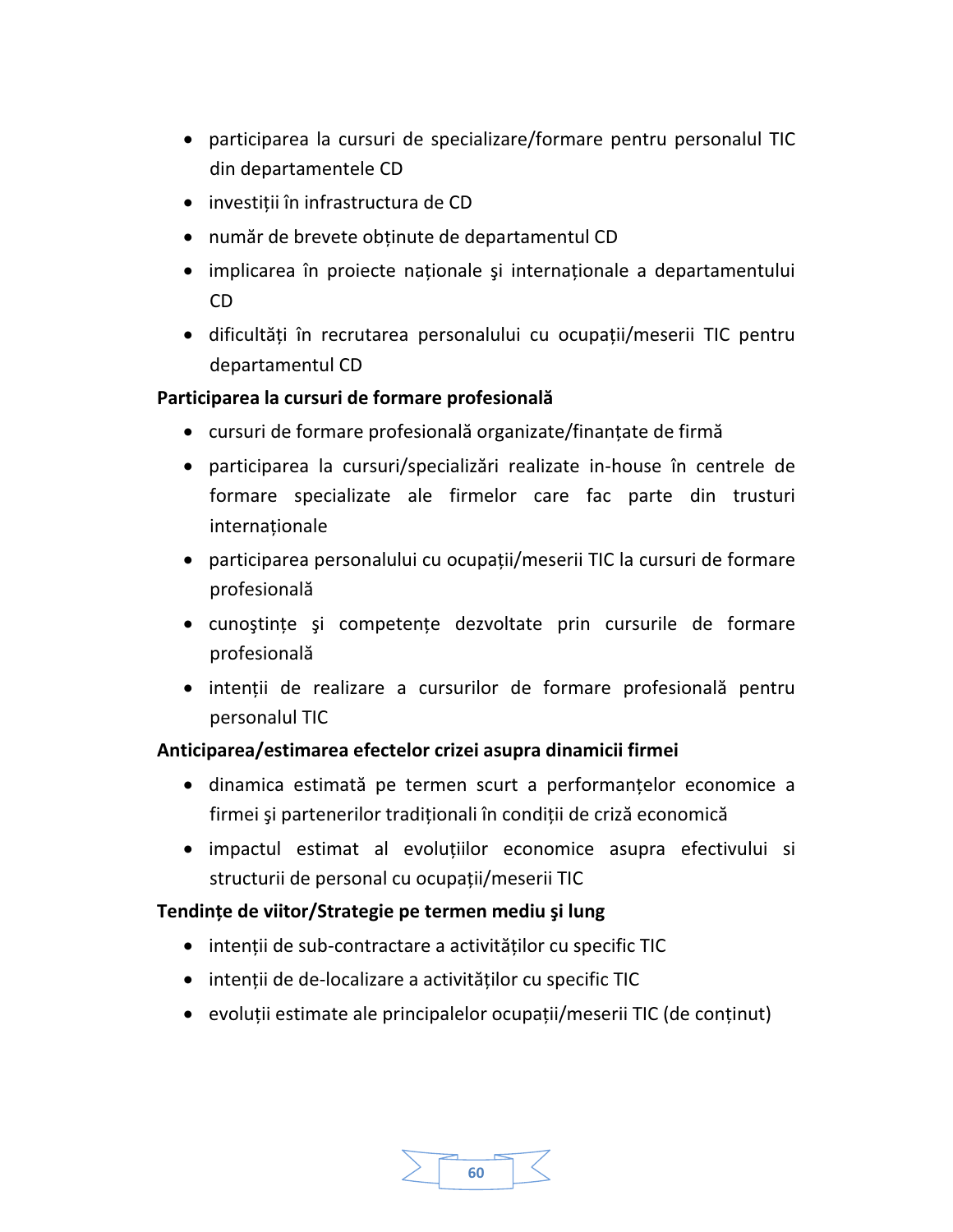# Anexa 2: Dimensiunile chestionarului în firmele/instituțiile cu departament IT

Chestionarul va avea în vedere cel puțin următoarele dimensiuni:

# Date demo-economice ale firmelor/instituțiilor

- vârsta firmei
- clasă de mărime
- forma de proprietate
- tipul capitalului
- accesul pe piețele de desfacere ale produselor
- · performanțe economice (cifră de afaceri, profit, etc.)
- comportament de investire prezent și intenții pe termen scurt
- sub-contractarea către terți a activităților cu specific TIC

#### Structura de personal a firmei

- evoluția efectivului de personal
- evoluția efectivului de salariați în departamentul IT
- fluctuația personalului în departamentul IT
- structura pe vârste a personalului din departamentul IT
- structura pe nivele de educație a personalului din departamentul IT
- tipul de contract al personalului din departamentul IT
- gradul de adecvare al profesiilor/meseriilor deținute de salariații din departamentele IT la ocupațiile practicate

#### Locuri de munçă vacante

- efectivul de locuri de muncă vacante
- efectivul de locuri de muncă vacante în departamentul IT
- structura pe ocupații a locurilor de muncă vacante din departamentul **IT**
- · durata medie a locurilor de muncă vacante din departamentul IT
- structura pe nivele de educatie a locurilor de muncă vacante din departamentul IT

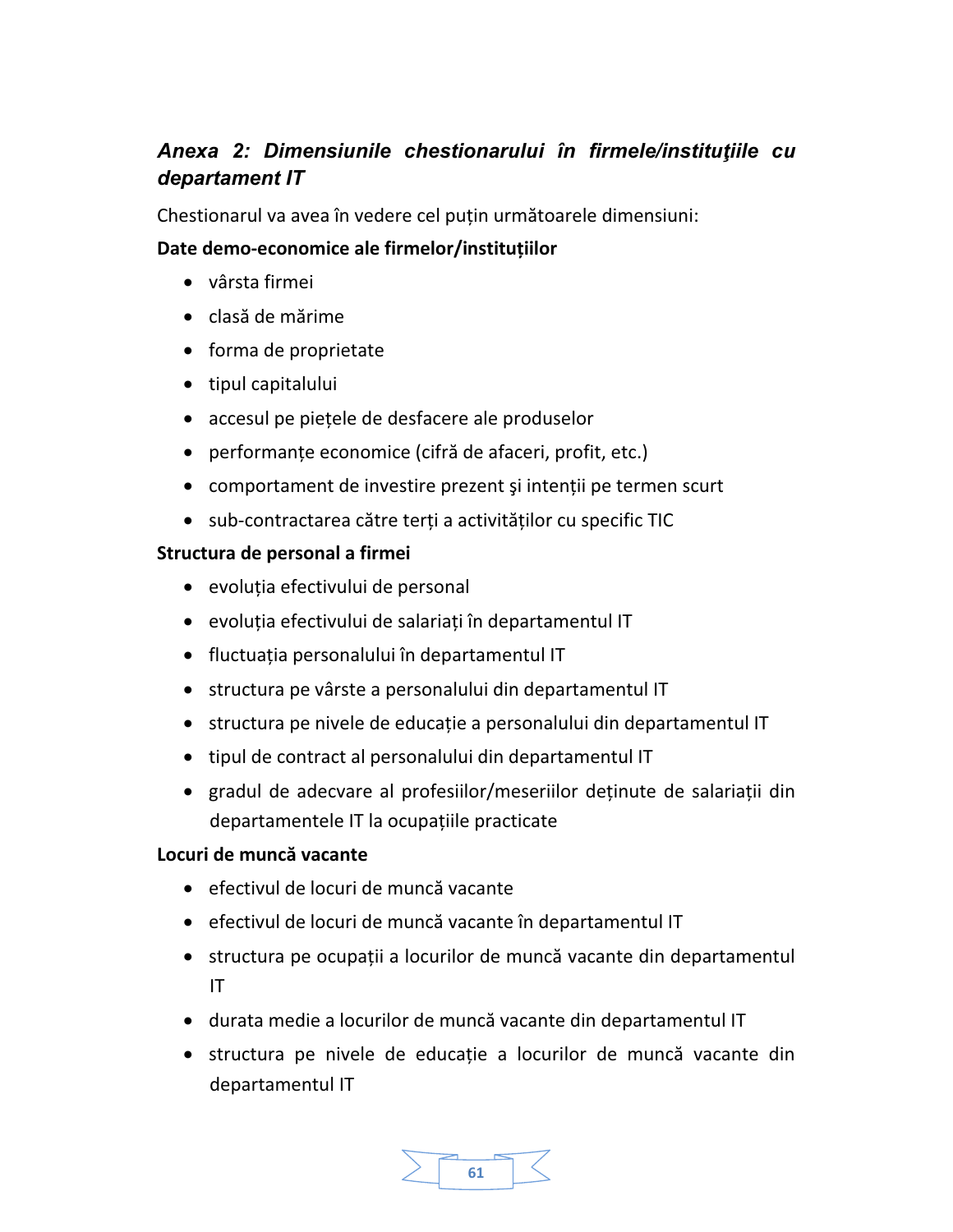• structura pe tip de contract a locurilor de muncă vacante din departamentul IT

# Dificultăți de recrutare

- strategii de recrutare utilizate pentru locurile de muncă vacante din departamentul IT
- structura pe ocupații a locurilor de muncă greu de ocupat din departamentul IT
- cauze percepute de angajatori cu privire la dificultățile întâmpinate în recrutarea personalului din departamentul IT
- cunostințe și competențe necesare pentru ocuparea locurilor de muncă vacante din departamentul IT

# Decalaj de calificare

- · satisfacția angajatorilor cu privire la performanțele salariaților din departamentul IT
- · dificultăți în recrutarea tinerilor absolvenți pentru departamentul IT
- · satisfacția angajatorilor cu privire la performanțele profesionale ale tinerilor absolvenți angajați în departamentul IT
- cunoștințe și competențe necesar a se dezvolta la tinerii absolvenți

# Locuri de munçã nou create

- evolutia locurilor de muncă nou create la nivelul firmei
- evoluția locurilor de muncă nou create la nivelul departamentului IT
- · structura pe ocupații a locurilor de muncă nou create pentru departamentul IT

# Activitățile departamentului IT

- tipologia activităților desfășurate de departamentul IT
- produse furnizate de departamentul IT (programe, baze de date, aplicații in-house)
- Participarea la cursuri de formare profesională
- Variabile propuse
- cursuri de formare profesională organizate/finanțate de firmă